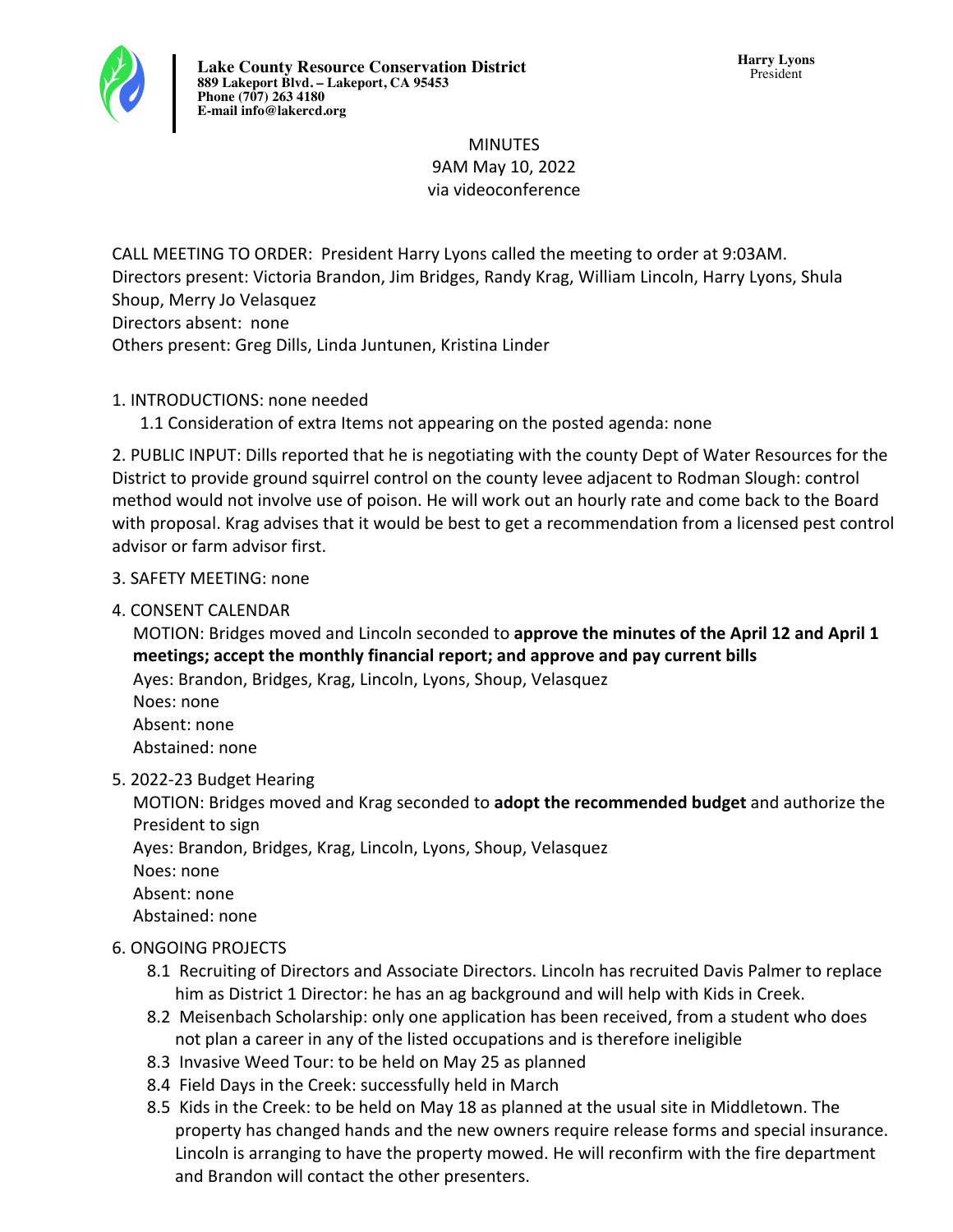8.6 Trout in the Classroom. Tony Blyleven has concluded another successful program and sent photos of the trout release. Lyons has asked him to provide receipts for the expenses he incurred so we can reinburse him.

8.7 CWPP update. Juntunen: the county administration is handling the rollout and public meetings, which they hope to conclude by the end of June. Lyons plans to attend. In the meantime the fire chiefs like the plan.

#### 9. REPORTS/UPDATES

9.1 Lake County Fire Safe Council Report - Laurie Hutchison: See Appendix A

9.2 NRCS Report - Korinn Woodard not present. Dills and Juntunen report that the office phones are now working but they still haven't been able to change the messages or pick them up. Next forestry grant reports are due in July when neither Juntunen nor Woodard will be available. Board needs to discuss at June meeting.

- 9.3 Goats Rue Project Greg Dills: See Appendix B. TERA sent a revised contract, three volunteers responded to appeal and the ag dept will help too, which all looks much more promising.
- 9.4 CalTrans Revegetation Projects Greg Dills: see Appendix B.
- 9.5 Civic Spark Fellow report Kristina Linder: see Appendix C
- 9.6 Lake County Land Trust Wright Project- Velasquez: a group went out looking for native grasses, and found quite a few. Discussed strategies for increasing the population. They also located an area that looks like an old streambed, with very different vegetation. LCLT now has all the funding necessary to finalize purchase and do some restoration work.
- 9.7 President/Director Reports
	- Lyons: see Appendix D. Army Corps head office in DC recently reached out to confirm that the county has match funding for the feasibility study match for Middle Creek Project: yes, \$800,000 is set aside. Congressman Mike Thompson is also lining up possible earmarks.
	- Lincoln: informed the Board that he is moving to Humboldt county, and expects to resign before the end of June. Many expressions of regret and best wishes.
	- Shoup: attended North Coast RCD regional meeting which was informative: the group seems to be better organized than the Sacramento Valley regional group.
	- Krag: the Wildlife Conservation Board grant process for LCLT Wright property is ongoing. They have a new application portal, where the revised preliminary application was recently uploaded. WCB will provide advice about setting up the full proposal.

### 10. New Business

10.1 Contract with TERA for Goat's Rue eradication: they will provide up to six people and mileage. MOTION: Brandon moved and Velasquez seconded to **contract with the Tribal Eco Restoration Alliance to hand pull Goats Rue at Eightmile Valley** for an amount not to exceed

\$12,000

Ayes: Brandon, Bridges, Krag, Lincoln, Lyons, Shoup, Velasquez

Noes: none

Absent: none

Abstained: none

10.3 Annual audit

MOTION: Brandon moved and Krag seconded to accept the annual audit Ayes: Brandon, Bridges, Krag, Lincoln, Lyons, Shoup, Velasquez Noes: none Absent: none

Abstained: none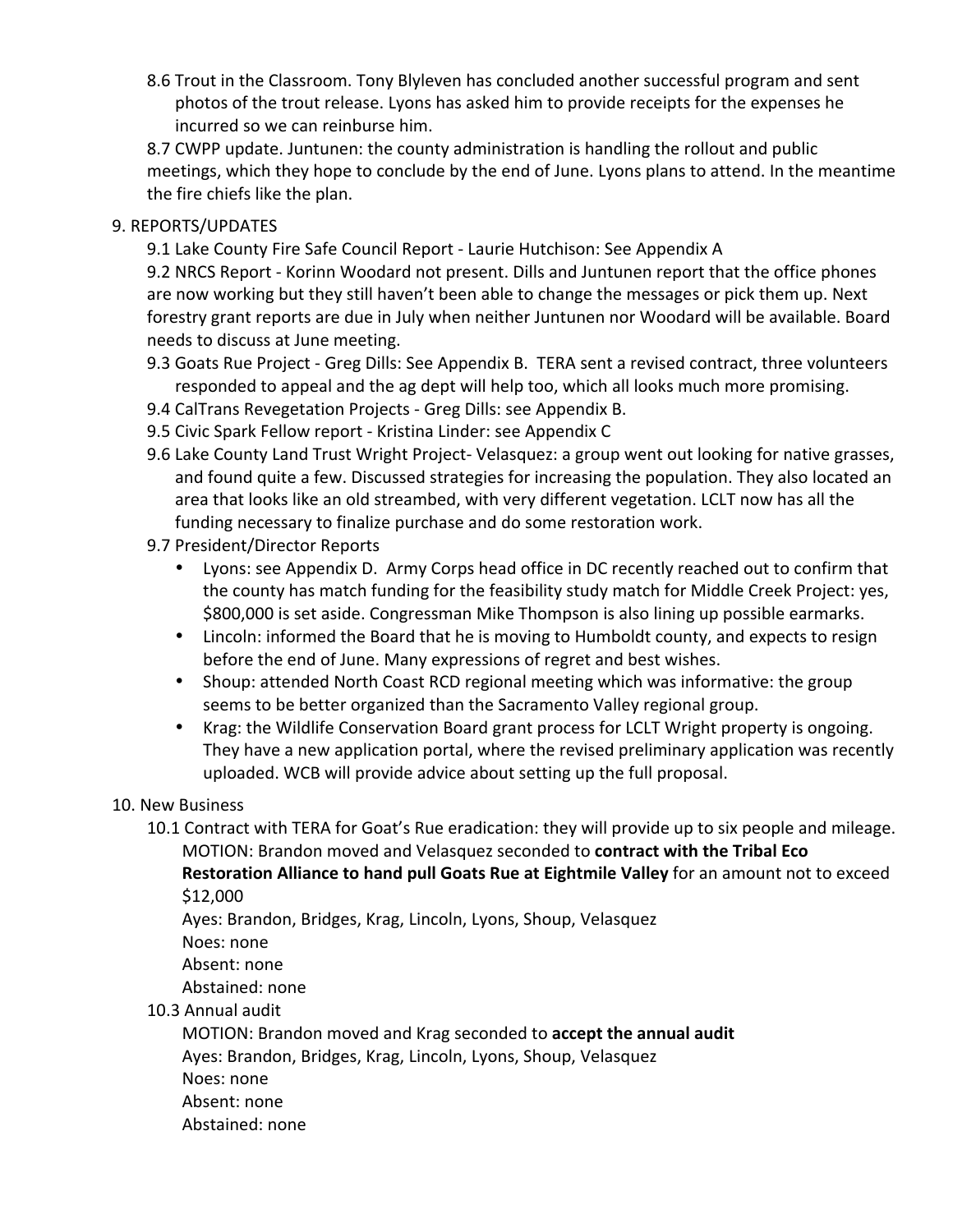#### 11. GENERAL DISCUSSION

- Lyons: working on getting Directors liability insurance: audit and budget are requested.
- Juntunen: inquires if any Administrative Assistant applications have been received, which they have not. It may be necessary to form an admin committee to do this work.
- Lyons: trying to set up a meeting with CARCD ED Karen Buhr to discuss the future of the District.

#### 12. ADJOURN

MOTION: Velasquez moved and Brandon seconded to *adjourn the meeting* at 10:50AM Ayes: Brandon, Bridges, Krag, Lincoln, Lyons, Shoup, Velasquez

Noes: none Absent: none Abstained: none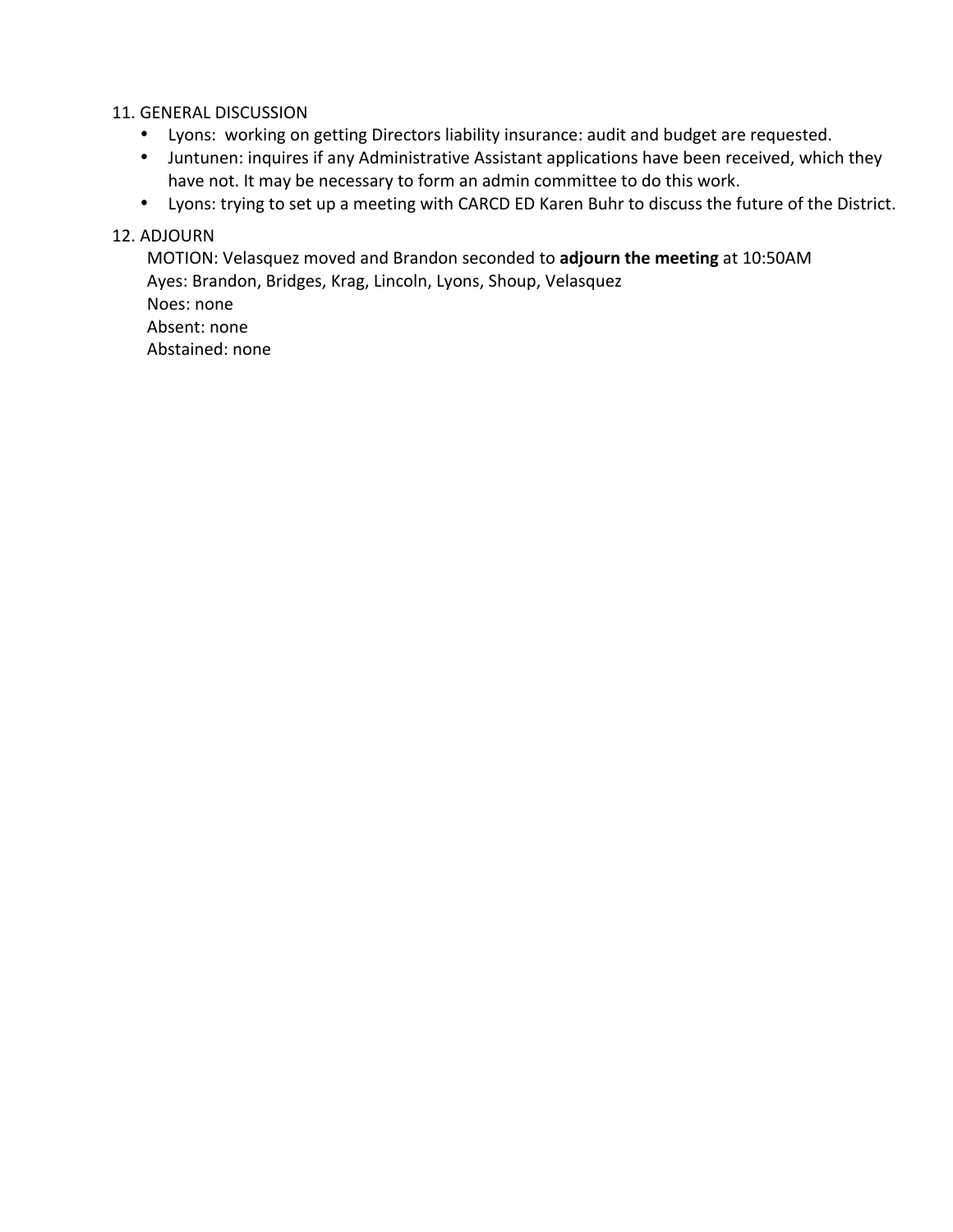Appendix A: Fire Safe Coordinators Report

- Supplied materials for various outreach projects within Lake County.
- Continuing to work with partners on Evacuation Route Grant and considering future grants. The county applied for the Evacuation Routes Grant and will be working with partners that include the FSC and Firewise Community groups to eliminate hazard trees along the Soda Bay Corridor. Considering opportunities to partner with TERA (Tribal Eco Restoration Alliance) on an upcoming CalFire grant.
- Attending various local group meetings, including CMAT, Grants Best Fits, RRA.
- Looking for opportunities for future events, partnerships, funding resources, and grants.
- Continued coordination with the RRA, NCO, CMAT, CLERC and other local partners on projects.
- Continuing to promote county wide Fire Safe Lake website (www.firesafelake.org)
- Public outreach via social media for updates and info on various local fires, Covid 19 and events in the area.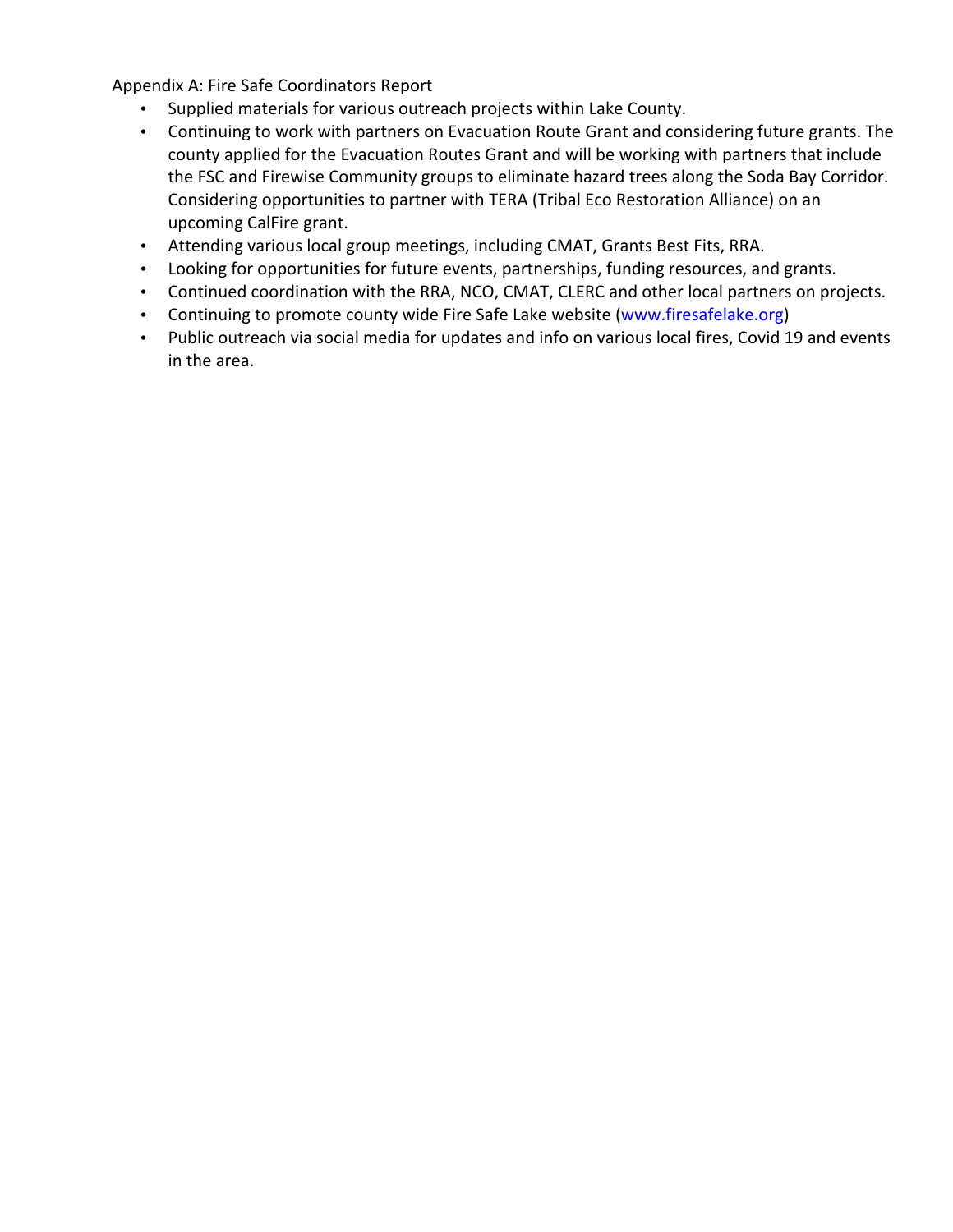# Appendix B: Project Manager's Report

### **Goat's rue Project**

Received a modified agreement from TERA for hand labor for pulling goat's rue.

# **Caltrans Middletown Project**

Watering and weed management continue at this time.

## **Caltrans Hwy 29 Project**

The contract for this project has been held up in Caltrans's contracting and legal departments and an agreement is still not ready for Board Discussion. Project start date has been changed to the Fall of 2022. 

### **Storage Unit**

I condensed 14 boxes of old files dating back 20 years down to six boxes. Harry transported the files to the Umpqua shredding event. An additional four boxes of old files in the office were condensed into to one box requiring shredding. They were shredded at the Saving's Bank event.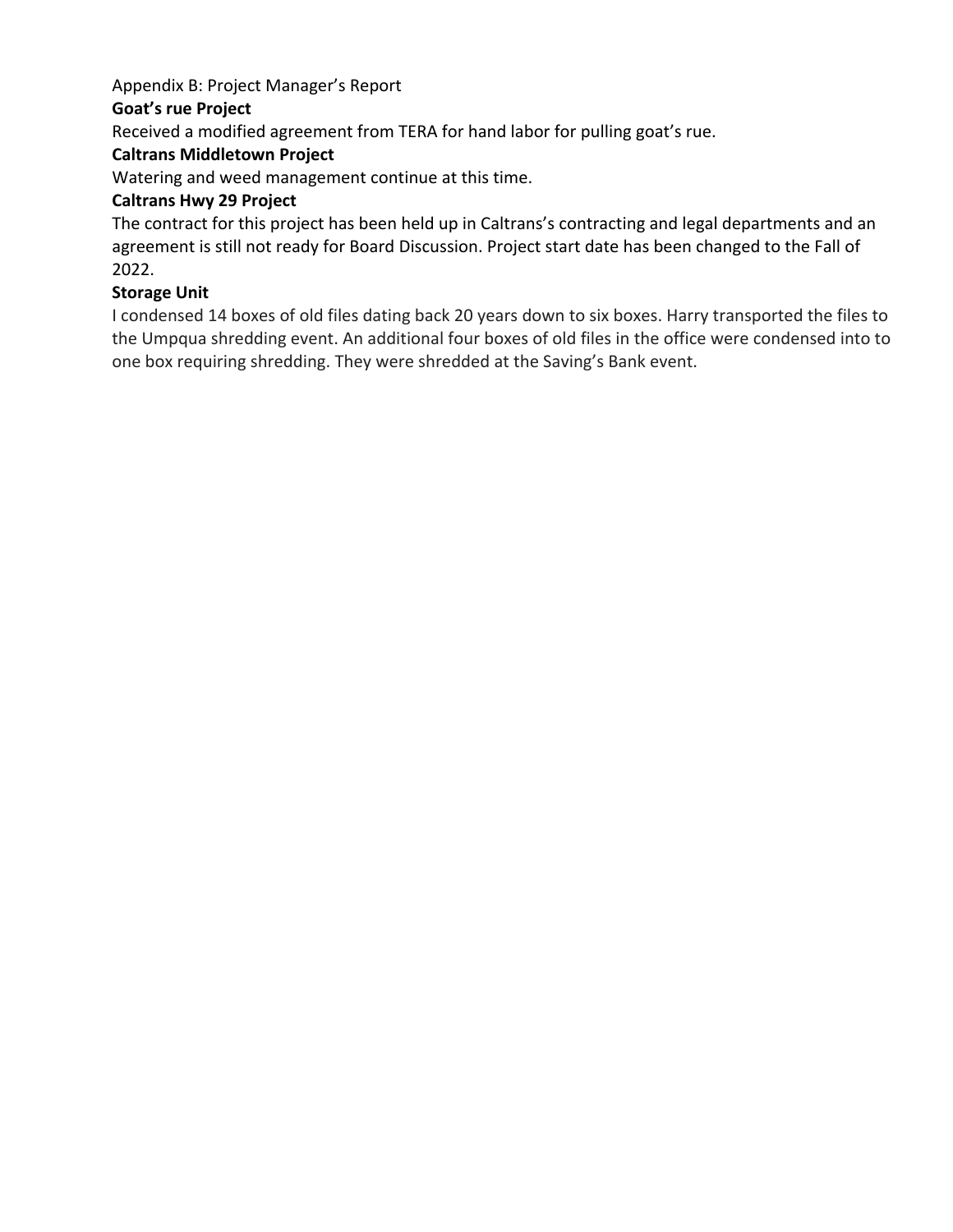#### Appendix C: Civic Spark Fellow Report

Tasks that have been completed this month:

- 1. Created and shared PDFs of FWC maps overlaying parcel layers with the LCFSC and the SLFSC.
- 2. Created a dashboard to better visualize the grants managed by CLERC.
- 3. Scheduled site visits.
- 4. Assisted with pre-work (tree marking, organizing right of entry (ROE) information, & creating maps) for the Fox Dr. tree removal project.
- 5. Continued uploading data to ArcGIS Online and building a project basemap for CLERC.

Tasks to be completed in the upcoming month:

- 1. Help with CWPP outreach.
- 2. Schedule and conduct site visits with property owners.
- 3. Create a mobile version of the CLERC dashboard.
- 4. Research 3D GIS tools that can be used to process and analyze drone footage of projects managed by CLERC.
- 5. Start on the pre-work (site visit, mapping, ROE collection) that needs to be done before the Fuels Crew can do fuels reduction work along New Long Valley Road.
- 6. Continue working on transferring GIS data to ArcGIS Online and research ways to better organize the data.

### **Challenges**

One ongoing challenge I have faced is looking for the best way to transfer CLERC data into ArcGIS Online. The reason for wanting to do this is to help standardize the way staff use and edit datasets and make it easier to save, share, and collaborate using the same map layers. There is some data that I have had a difficult time uploading to ArcGIS Online, but the biggest challenge has been trying to organize everything as there is not a great folder system in the online version of ArcGIS. However, I have a few ideas so I am excited to see what I can do in the next couple months.

### Lessons Learned

While I have been working on the CLERC dashboard I have been learning a lot about different GIS tools. I have also been learning about the best ways to combine datasets for the dashboard to function best. The biggest lesson I have learned regarding the dashboard creation process is the importance of making sure all the statistics are attached to the same dataset. Combining all the information into one dataset is the most efficient way to make updates as more work is completed.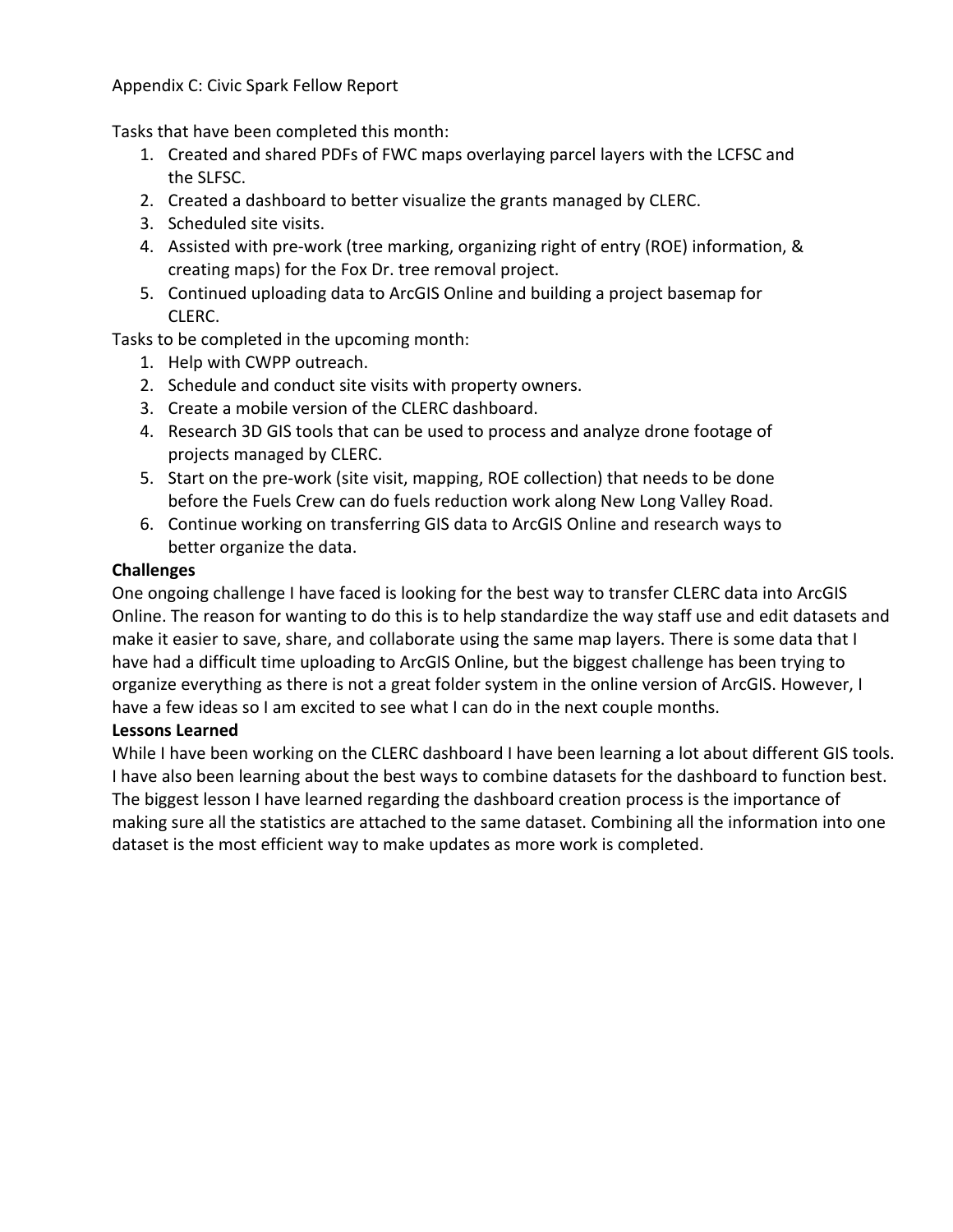#### Appendix D: President's Report

Yesterday I attended a marathon afternoon meeting of the Lake County Board of Supervisors, 2-7 pm. It presented an assortment of fire-related programs and concluded with approval of a resolution to move toward a disaster declaration for tree mortality in the North Coast with similar action by Napa and Mendocino Counties.

During this meeting the posting of the Community Wildfire Protection Plan was announced. You should view this document:

#### http://www.lakecountyca.gov/Government/Boards/lcfsc.htm

The plan represents a mountain of volunteer work accomplished by the RCD's administrative assistant, a substantially volunteer effort by our editorial consultant, with input from our Fire-Safe Coordinator and last year's Civic Spark fellow. It is a concise presentation of our resources, priorities, and proposed actions to address fire in Lake County. It fulfills an important part of the RCD's contract with the County in Fire Safe matters and satisfies a requirement for successfully applying for state and federal grants. We owe a big thanks to Linda Juntunen.

Bill Lincoln and I have secured liability insurance for the Kids in the Creek event on the 18<sup>th</sup> of May. There is additional paperwork with the property owner to deal with; the owners have sent Bill information on further requirements.

Additional insurance efforts include my quest for Director's and Officer's Liability insurance for our board. I have application forms from two different carriers forwarded by Lincoln-Leavitt in Lakeport; I will try to study them this weekend. I had contacted CSDA and SDMRA on this issue: the former does not sell insurance and the latter provides this type of coverage only as a package plan. We already have many aspects of that package through Lincoln-Leavitt.

I have made three sets of deadline reminders to our bookkeeper (text/email) and one personal visit to her office. My effort and additional pestering by the Administrative Assistant have resulted in one Federal form and one State form being filed on time.

Victoria has posted and updated the job announcement for the Administrative Assistant on our website. I have placed an ad in the CARCD newsletter and career website as well as in the LakeCo News. I sent you links to those ads; they extend the deadline to May  $30<sup>th</sup>$ .

With Project Manager's able preparation, and the use of his two-wheel truck, I participated in the ShredFest at the Umpqua Bank in Lakeport, where I witnessed the shredding of 6 boxes of District documents. This was twice my weight in confidential material.

Merry Jo and I have been communicating with the County concerning our plan for her replacing Peter Windrem on the Middle Creek Project Committee. Having received no response from the County Staff, Merry Jo has written Supervisors Crandell and Sabatier. I have sent a copy of the County's letter of intent to our Project Manager at the Army Corps, Dylan Van Dyne. Dylan has been helpful in providing information on the time and money required to complete the feasibility stage of the Project. This information was conveyed to Susan Parker, Lake County Deputy Administrator, who is working with Congressmember Mike Thompson on efforts to secure Ear Mark Funding for Middle Creek.